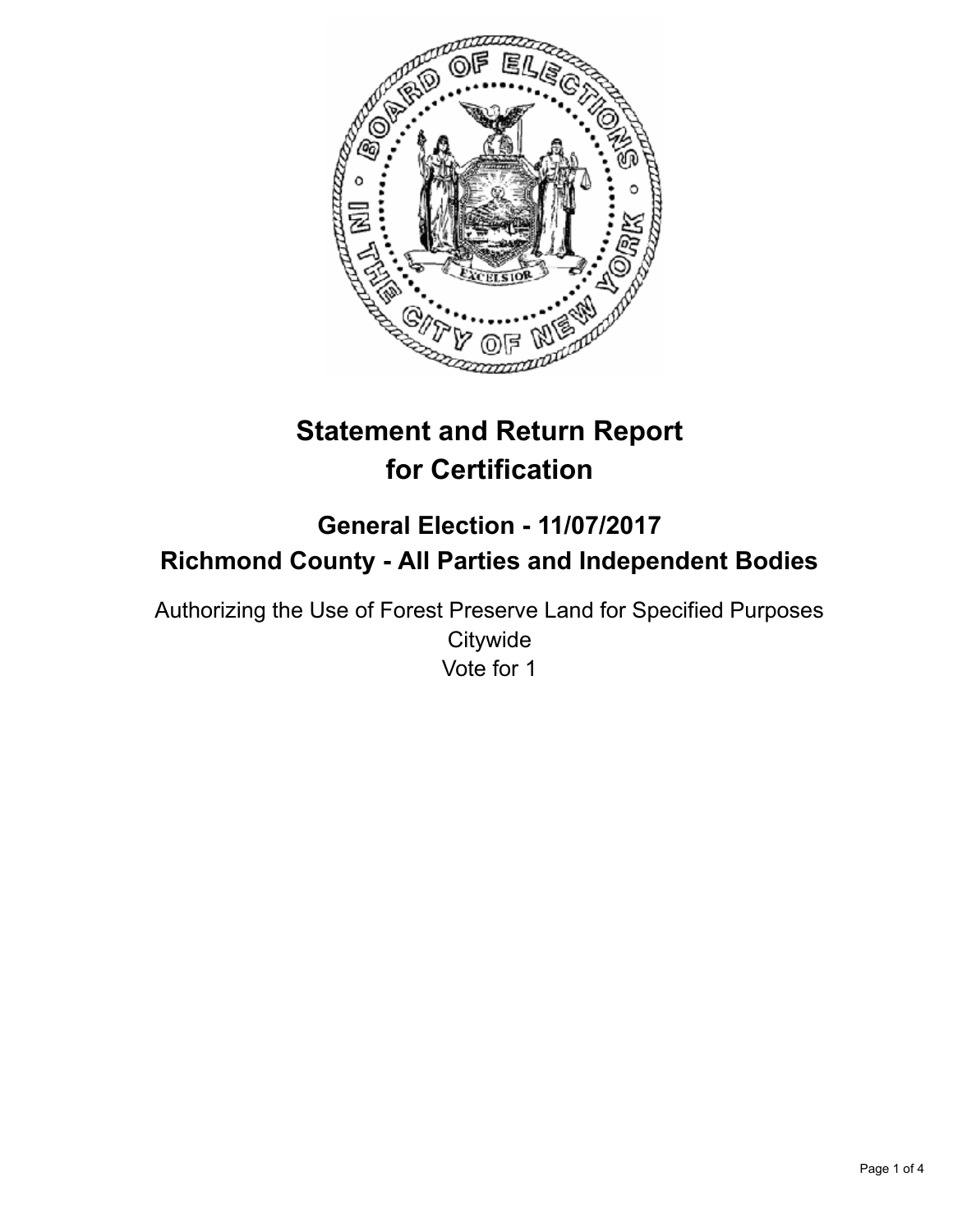

#### **Assembly District 61**

| <b>PUBLIC COUNTER</b>                                    | 21,787 |
|----------------------------------------------------------|--------|
| MANUALLY COUNTED EMERGENCY                               | 0      |
| ABSENTEE / MILITARY                                      | 998    |
| AFFIDAVIT                                                | 221    |
| <b>Total Ballots</b>                                     | 23,006 |
| Less - Inapplicable Federal/Special Presidential Ballots | 0      |
| <b>Total Applicable Ballots</b>                          | 23,006 |
| <b>YES</b>                                               | 8,170  |
| <b>NO</b>                                                | 12,394 |
| <b>Total Votes</b>                                       | 20,564 |
| Unrecorded                                               | 2.442  |

# **Assembly District 62**

| <b>PUBLIC COUNTER</b>                                    | 31,137 |
|----------------------------------------------------------|--------|
| <b>MANUALLY COUNTED EMERGENCY</b>                        | 0      |
| ABSENTEE / MILITARY                                      | 961    |
| AFFIDAVIT                                                | 293    |
| <b>Total Ballots</b>                                     | 32,391 |
| Less - Inapplicable Federal/Special Presidential Ballots | 0      |
| <b>Total Applicable Ballots</b>                          | 32,391 |
| <b>YES</b>                                               | 9,960  |
| <b>NO</b>                                                | 19,871 |
| <b>Total Votes</b>                                       | 29,831 |
| Unrecorded                                               | 2,560  |

# **Assembly District 63**

| <b>PUBLIC COUNTER</b>                                    | 23,788 |
|----------------------------------------------------------|--------|
| <b>MANUALLY COUNTED EMERGENCY</b>                        | 0      |
| ABSENTEE / MILITARY                                      | 1,059  |
| AFFIDAVIT                                                | 221    |
| <b>Total Ballots</b>                                     | 25,068 |
| Less - Inapplicable Federal/Special Presidential Ballots | 0      |
| <b>Total Applicable Ballots</b>                          | 25,068 |
| <b>YES</b>                                               | 8,543  |
| NO.                                                      | 14,076 |
| <b>Total Votes</b>                                       | 22,619 |
| Unrecorded                                               | 2.449  |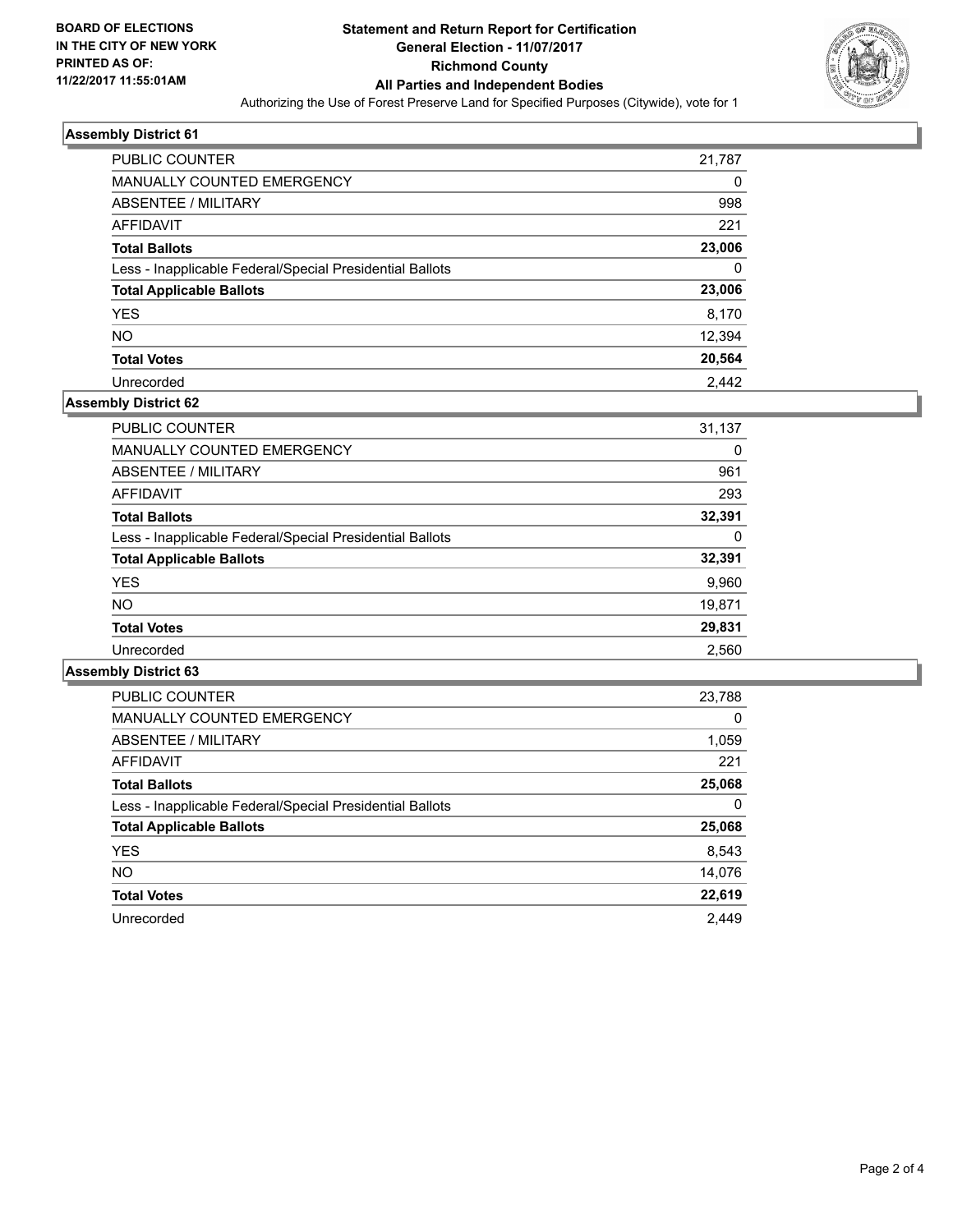

# **Assembly District 64**

| <b>PUBLIC COUNTER</b>                                    | 18,860 |
|----------------------------------------------------------|--------|
| <b>MANUALLY COUNTED EMERGENCY</b>                        | 0      |
| ABSENTEE / MILITARY                                      | 834    |
| <b>AFFIDAVIT</b>                                         | 143    |
| <b>Total Ballots</b>                                     | 19,837 |
| Less - Inapplicable Federal/Special Presidential Ballots | 0      |
| <b>Total Applicable Ballots</b>                          | 19,837 |
| <b>YES</b>                                               | 6,437  |
| NO.                                                      | 11,386 |
| <b>Total Votes</b>                                       | 17,823 |
| Unrecorded                                               | 2,014  |
|                                                          |        |